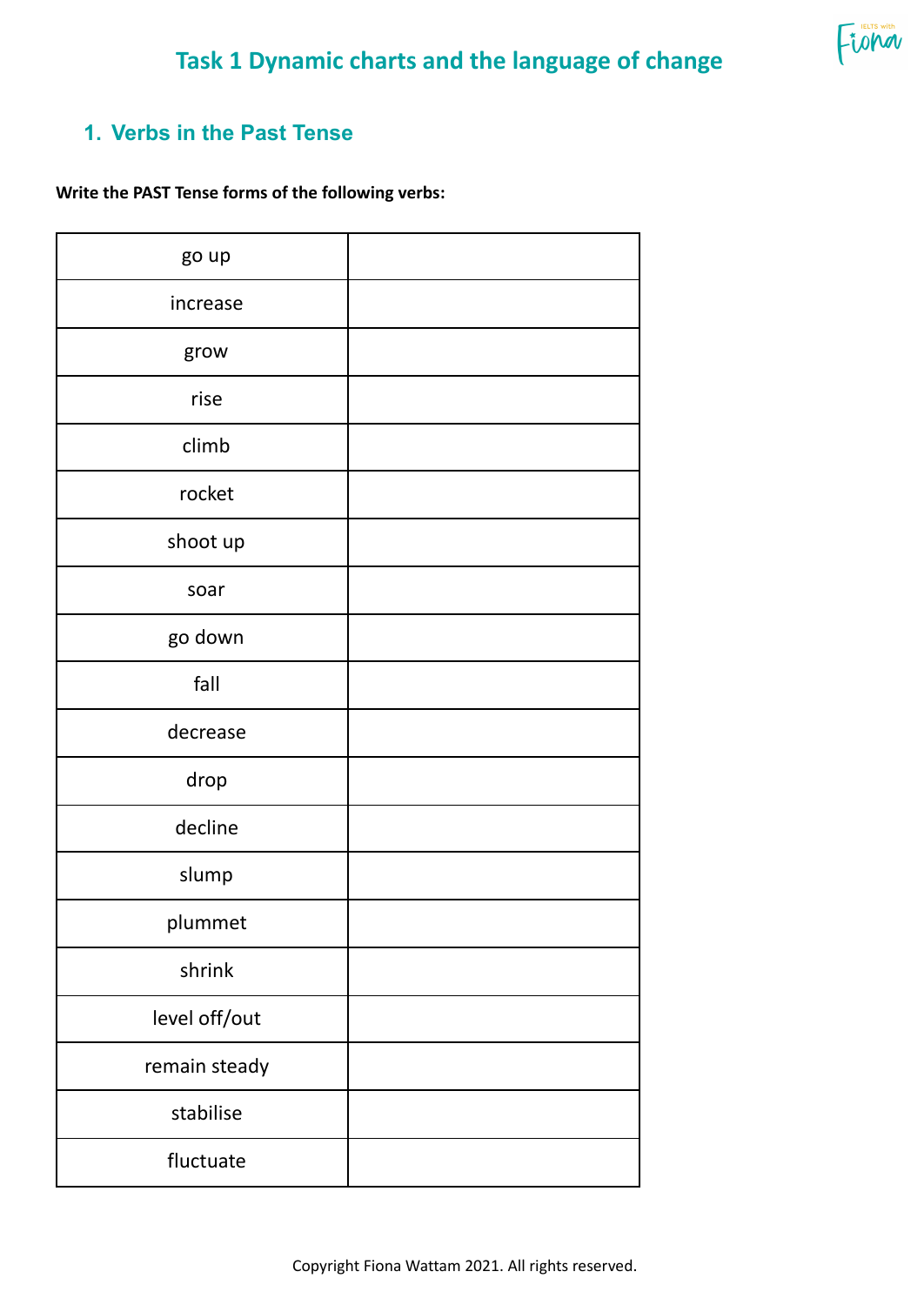

## **Task 1 Dynamic charts and the language of change**

**See how many synonyms for** *'go up'* **and** *'go down' you can remember:*

| go up | go down |
|-------|---------|
|       |         |
|       |         |
|       |         |
|       |         |
|       |         |
|       |         |

### **2. Verbs and adverbs**

**Transform the following sentences from** *adjective + noun* **to** *verb + adverb***: e.g. There was a** *gradual increase* **(adjective + noun)**

**It** *increased gradually* **(verb + adverb)**

i) There was a sudden fall.  $\rightarrow$  It  $\frac{1}{2}$   $\rightarrow$   $\frac{1}{2}$   $\rightarrow$   $\frac{1}{2}$   $\rightarrow$   $\frac{1}{2}$   $\rightarrow$   $\frac{1}{2}$   $\rightarrow$   $\frac{1}{2}$   $\rightarrow$   $\frac{1}{2}$   $\rightarrow$   $\frac{1}{2}$   $\rightarrow$   $\frac{1}{2}$   $\rightarrow$   $\frac{1}{2}$   $\rightarrow$   $\frac{1}{2}$   $\rightarrow$   $\frac{1}{2}$   $\rightarrow$   $\frac{1$ 

ii) There was a considerable rise.  $\rightarrow$  It \_\_\_\_\_\_\_\_\_\_\_\_\_\_\_\_\_\_\_\_\_\_\_\_\_\_\_\_\_\_\_\_.

iii) There was a slight increase. → It \_\_\_\_\_\_\_\_\_\_\_\_\_\_\_ \_\_\_\_\_\_\_\_\_\_\_\_\_\_\_.

iv) There was a slow decline. → It \_\_\_\_\_\_\_\_\_\_\_ \_\_\_\_\_\_\_\_\_\_\_\_\_\_\_\_\_

### **3. There was/were**

**Transform the following sentences from** *verb + adverb* **to** *adjective + noun***:**

**e.g Inflation** *went up noticeably***.**

#### **There was a** *noticeable increase* **in inflation.**

v) Prices increased sharply.  $\rightarrow$  There was a \_\_\_\_\_\_\_\_\_\_\_\_\_\_\_\_\_\_\_\_\_\_\_\_\_\_\_\_\_\_\_\_ in prices.

vi) Temperatures fell dramatically.  $\rightarrow$  There was a \_\_\_\_\_\_\_\_\_\_\_\_\_\_\_\_\_\_\_\_\_\_\_\_\_\_ in temperatures.

vii) Visitor numbers decreased significantly.  $\rightarrow$  There was  $\underline{\hspace{1cm}}$  \_\_\_\_\_\_\_\_\_\_\_\_\_\_\_\_\_\_\_\_\_\_\_ in visitor numbers.

viii) The population increased suddenly.  $\rightarrow$  There  $\frac{1}{2}$   $\frac{1}{2}$   $\frac{1}{2}$   $\frac{1}{2}$   $\frac{1}{2}$   $\frac{1}{2}$  the population.

Copyright Fiona Wattam 2021. All rights reserved.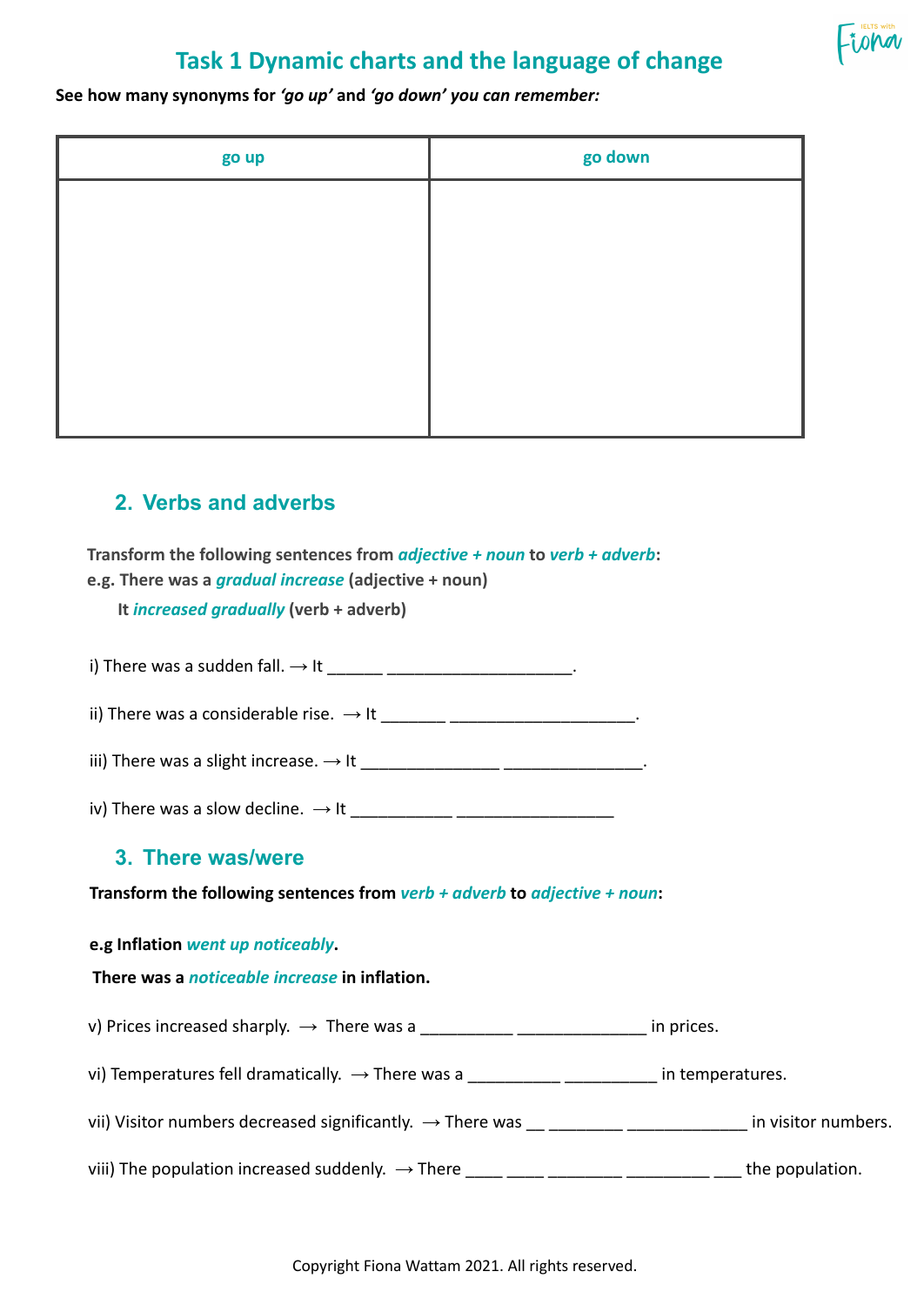# **Task 1 Dynamic charts and the language of change**

## **Describing trends**

#### **Write a single sentence to describe what you can see in each graph:**



### **Answers**

### **Verbs in the past tense**

| Go up       | Went up   | Climb         | Climbed          |
|-------------|-----------|---------------|------------------|
| Increase    | Increased | Rocket        | Rocketed         |
| Grow        | Grew      | Shoot up      | Shot up          |
| <b>Rise</b> | Rose      | Soar          | Soared           |
| Climb       | Climbed   |               |                  |
| Go down     | Went down | level off/out | Levelled off/out |
| Fall        | Fell      | remain steady | Remained steady  |
| Decrease    | Decreased | stabilise     | stabilised       |
| Drop        | Dropped   | fluctuate     | fluctuate        |
| Decline     | Declined  | level off/out | levelled off/out |

### **Questions 3 and 4**

| i) There was a sudden fall.        | It fell suddenly.     |
|------------------------------------|-----------------------|
| ii) There was a considerable rise. | It rose considerably. |